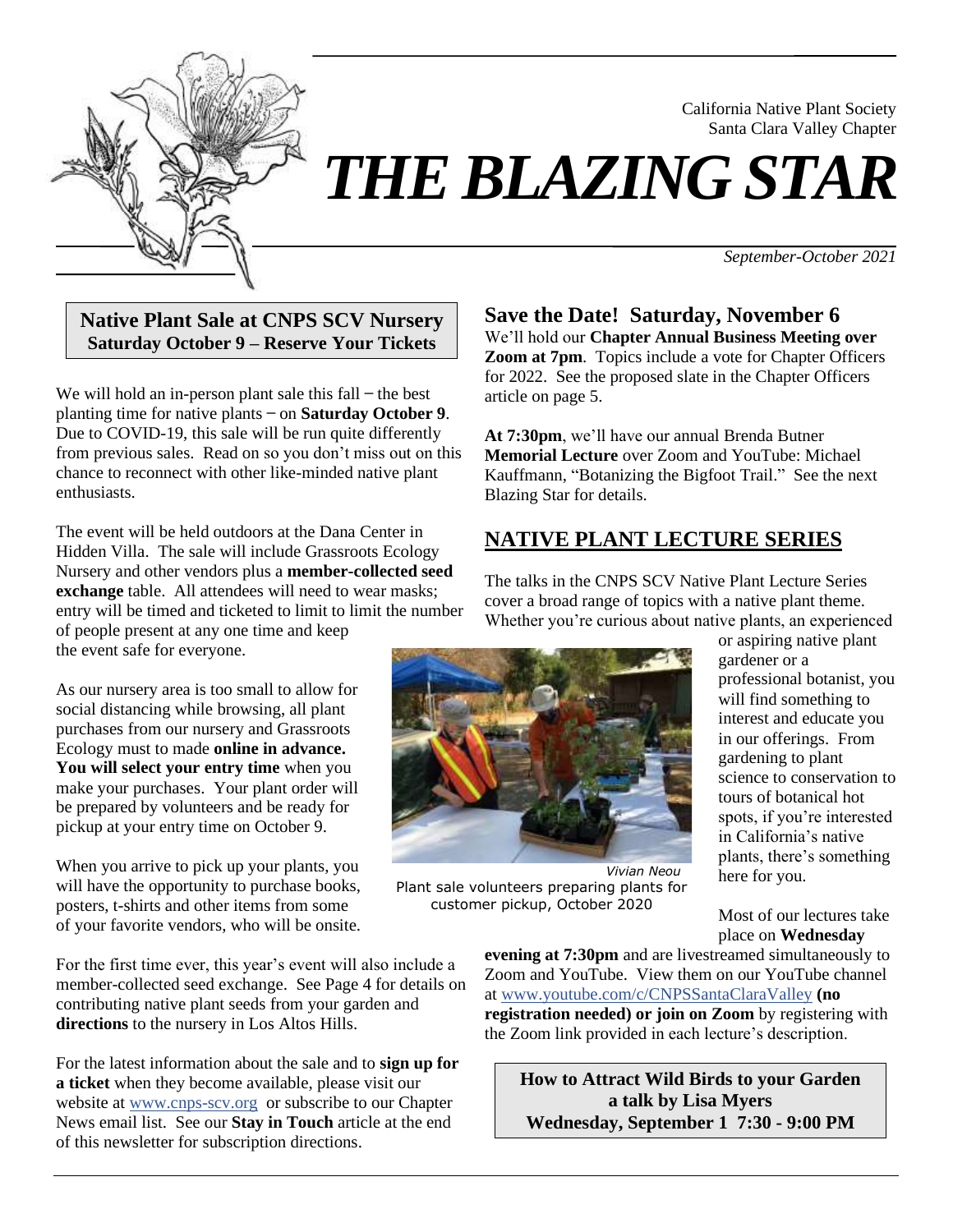#### **Zoom registration: [bit.ly/cnpsscv-20210901](https://bit.ly/cnpsscv-20210901)**



Birds have evolved to live in specific habitats and eat specific food items, from seeds and nectar to bugs and mammals. We will talk about what people can do to attract more birds to their gardens and how to provide the ideal environment for their wild birds to thrive. A native plant garden is exactly what native birds would prefer. Lisa will talk about the different bird species that are most commonly found in our

neighborhoods, the time of year we can expect them and what resources are available to help you identify your birds.

**Lisa Myers** took her passion for bird watching and created her business ["Let's Go Birding,](https://www.letsgobirding.com/)" where for decades she has led bird tours and taught birding classes throughout the Bay Area and beyond. She also owns the Los Gatos Birdwatcher where she and her staff answer customer questions about the birds in their gardens and how best to attract them.

**San Mateo Habitat Garden with Rainwater Collection and Storage a Talk by Elaine Salinger Wednesday, September 8 7:30 - 9:00 PM**

#### **Zoom registration: [bit.ly/cnpsscv-20210908](https://bit.ly/cnpsscv-20210908)**

Elaine Salinger's yard has been transformed from ivy and non-natives to an almost 100% native habitat garden over the last twenty years. She will illustrate how she and her husband have done this while incorporating the following principle: **what happens in the garden, stays in the garden**. She'll cover how to use everything you prune as mulch and how to use larger tree branches to build paths and trails; how to collect rainwater and groundwater, store it, and use it in the garden; and the benefits of using rock mulch and garden trimmings as mulch, rather than purchasing bark mulch. Elaine will highlight some of her favorite plants on the upper, landscaped yard including fifteen of the manzanitas, the frog pond and the riparian area surrounding the pond.

The property adjoins serpentine open space, and Elaine will show the transformation of the lower hillside, where she has removed the non-native invasive plants, allowing the

local natives to propagate. Elaine and her husband are also dog lovers, and Elaine will briefly offer tips about how to have a dog friendly native yard.

Elaine Salinger is a retired veterinarian who lives in San Mateo. She is passionate about native plants, animals, climate change action, political engagement and making the most of every day. The quote that best describes her comes from E.B. White, "I get up every morning determined to both change the world and have one hell of a good time. Sometimes this makes planning my day difficult."



Elaine Salinger's front yard garden

**The Distinctive Landscape of Blue Oak Ranch Reserve, a talk by Zac Harlow Wednesday, September 15 7:30 - 9:00 PM**

#### **Zoom registration: [bit.ly/cnpsscv-20210915a](https://bit.ly/cnpsscv-20210915a)**

UC Berkeley's Blue Oak Ranch Reserve is a nature reserve and biological field station located in one of California's iconic landscapes: the oak savannah and woodlands of the

Diablo Range. In this talk, Zac Harlow will discuss some of the flora and natural history that makes this region special; the interesting research, field courses and groups that utilize the reserve; and some of the challenges of managing for biodiversity in a changing climate. About half of the 3,280

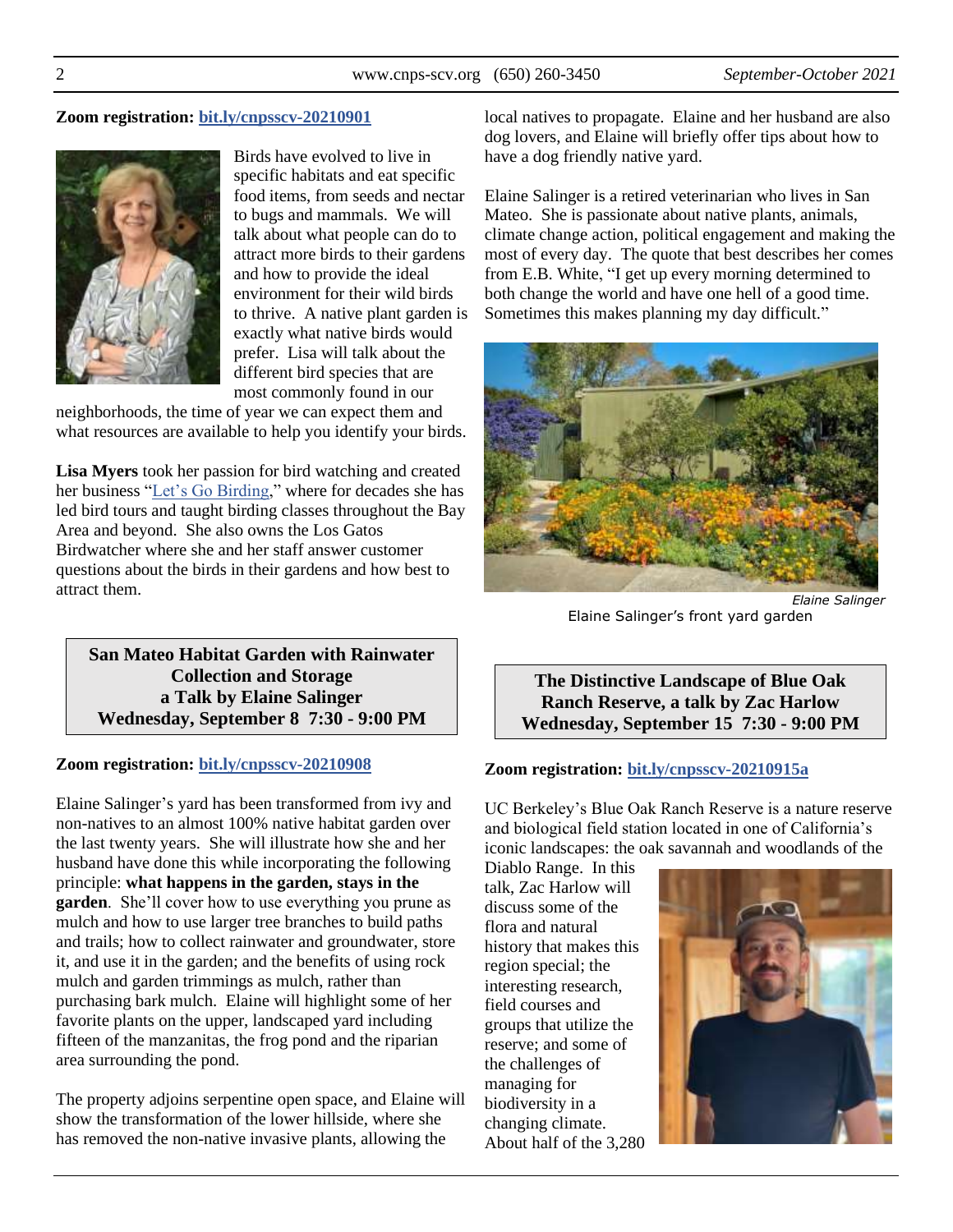acres of the reserve were burned in the 2020 SCU Lightning Complex fire and Zac will discuss these impacts as well as the surprising resiliency of this special landscape.

**Zac Harlow** is committed to the idea that field stations can bring communities and nature together in meaningful and important ways. He is the resident director of Blue Oak Ranch Reserve and has worked to grow and diversify the user base over the last five years. His love of field stations runs deep. He lived on a station in Grand Teton National Park for many summers during his teens and twenties and is familiar with many more. Since moving to California in 2007, he has worked for the San Diego Zoo's Wildlife Alliance, received his Ph.D. from UCLA and taught classes at Cal State LA and Cal State East Bay.



*Zac Harlow* Blue Oak Ranch Reserve in April 2021, following the SCU Lightning Complex fire

#### **Maintaining Your Late Summer / Fall Native Plant Garden, a Panel Talk Wednesday, October 6 7:30 - 9:00 PM**

#### **Zoom registration: [bit.ly/cnpsscv-20211006](https://bit.ly/cnpsscv-20211006)**

Late summer and fall are a time of rest for most native plant gardens. As we hope for rain, it is the time to tidy the garden and prune in preparation for cooler temperatures. Stephanie Morris, Lior Dahan, Patricia Evans and Madeline Morrow will share their garden maintenance routines. Bring your questions and any ideas you may want to share with others during a group discussion.

**Stephanie Morris** is a landscape architect with a focus on native plant designs that respond to aesthetics, functionality and ecology. **Lior Dahan** has a degree in environmental

horticulture and owns Rhythmic Gardening, an ecological garden maintenance company with a focus on working with nature to heal soil, grow healthy plants and appreciate the wildlife in our gardens. **Patricia Evans**, owner of Natural Landscape Design, specializes in native plants and sustainable landscaping. **Madeline Morrow** is a past President of our CNPS Chapter and current board member. Her garden was featured in *Bay Nature* magazine in March 2013 and has been on the Growing Natives Garden Tour for many years.

#### **Water Resilience in the Garden a talk by Radhika Thekkath Wednesday, October 13 7:30 - 9:00 PM**

#### **Zoom registration: [bit.ly/cnpsscv-20211013](https://bit.ly/cnpsscv-20211013)**

As the climate swings unpredictably year to year, causing early spring floods and summer drought in the Western United States, it makes sense to understand and implement established ways to manage the rainfall on our properties. Whether we live on a small suburban lot or run a small farm on multiple acres, these techniques allow us to be resilient in the face of uncertain rainfall. We can thus begin a process of building predictability into our summer gardens, regardless of whether we have a native pollinator garden, grow fruits and vegetables, or do both. This talk will focus on techniques such as rainwater collection

systems, as well as ways to slow and stop the flow of water on our ground so that our soil is better saturated when it does rain. It is possible to actively compensate for a lower rainfall in the winter so that it has a smaller impact on our summer gardens.



#### **Radhika Thekkath** is a retired computer scientist and active

member of our Chapter who has been gardening with native plants for over ten years. She recently returned to California after a three-year stay in Washington state. Her more recent work includes active forestry management and stewardship as well as sustainable building with cob and straw bale. She is a certified permaculture designer.

Please see [www.cnps-scv.org/native-plant-lecture-series](https://www.cnps-scv.org/native-plant-lecture-series) for additional talks in September and October.

Recordings of past talks are available on our Chapter's YouTube channel.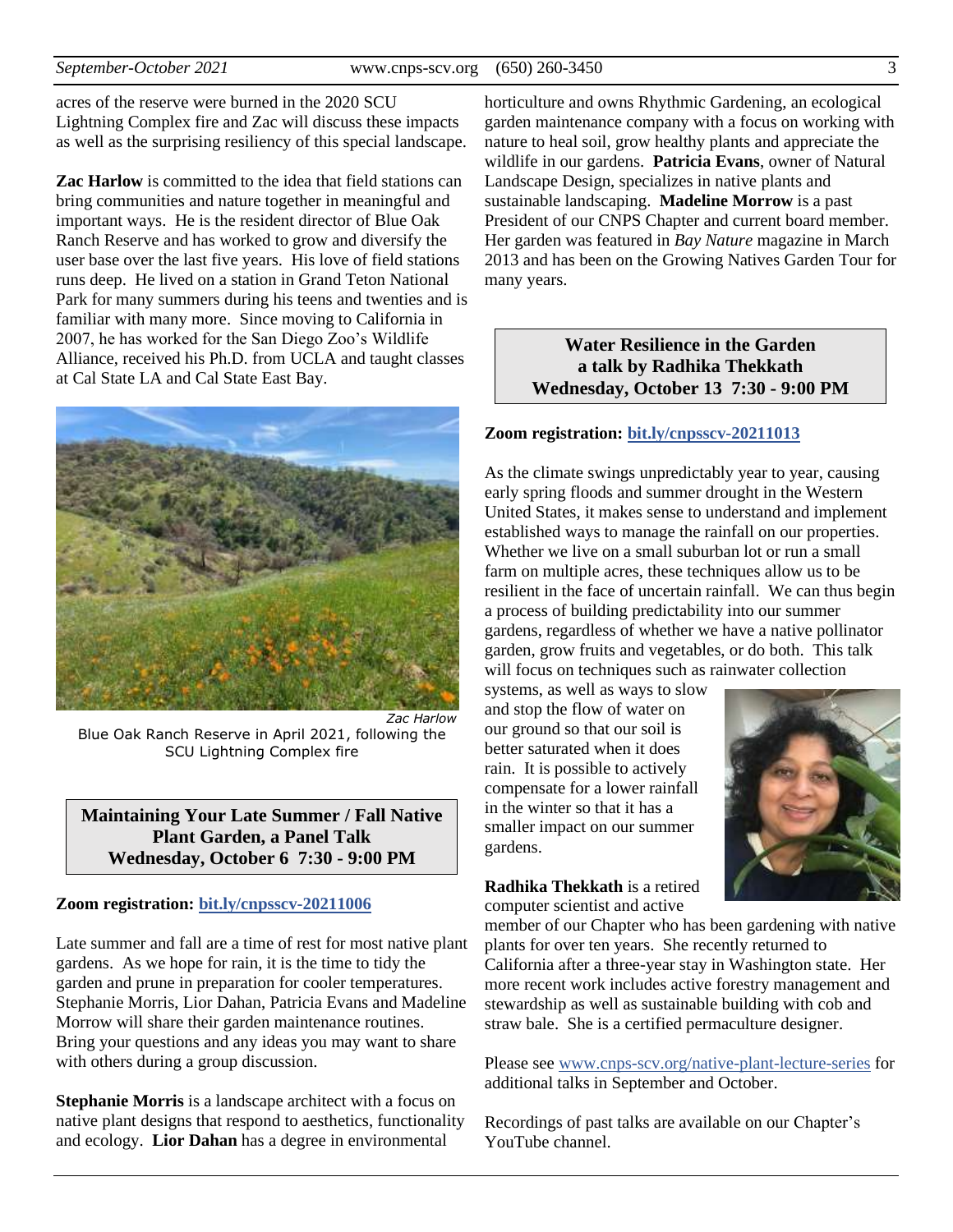# **CHAPTER ACTIVITIES**

## **CNPS SCV Nursery at Hidden Villa**

The nursery continues to propagate plants for sale and raise funds for the Chapter through sales from its online store at [california-native-plant-society-santa-clara-valley](https://california-native-plant-society-santa-clara-valley-chapter.square.site/)[chapter.square.site.](https://california-native-plant-society-santa-clara-valley-chapter.square.site/) The online store is usually open for browsing, but ordering is periodically unavailable while we are updating inventory. **The store will be closed from September 10 through October 2** to prepare for the **Fall Plant Sale on October 9**.

In addition to plants, the nursery's online store includes Growing Natives Garden Tour T-shirts, books, labels and plant signs. Orders can be scheduled for pick up at the nursery or delivered between Belmont and San Jose. Proceeds from plant sales are the major source of funding for Chapter activities and scholarships.

A core crew of volunteers has cared for the plants at the nursery since the start of the pandemic. These volunteers have been doing a great job of keeping up with demand and getting plants ready for their forever homes. Due to restrictions as a result of COVID-19, the nursery can only accommodate a limited number of volunteers and does not have open work sessions.

#### **Seed Exchange at Native Plant Sale**

For the first time ever, this year's **native plant sale on Saturday, October 9** will include a member-collected seed exchange. See page 1 for more about the plant sale.



We welcome and greatly appreciate any seeds collected from native plants or cultivars of natives in your garden. **Please collect only from your own property or garden; do not trespass on private land and do not collect from plants in the wild or public places***.*

If you would like to contribute seeds to the seed exchange, separate the seeds from other plant material as much as possible. Seeds should be placed in sealed paper envelopes with the botanical and common names for the plants clearly printed on the outside. You can *optionally* add your name/contact information so the person taking your seeds may thank you or ask you questions about growing the plant. Whether you are able to donate seeds or not, be sure to check out the seed exchange table at the festival for interesting plants to add to your garden.

Once the seeds are prepared, there are several ways to submit your seeds:

- Bring them to the sale and drop them off at the seed exchange table
- Mail them to CNPS SCV, 3921 E. Bayshore Road #205, Palo Alto, CA 94303-4326
- Put them together in an envelope with "CNPS SCV" printed on the outside and drop them in the mail slot near the back door of the Peninsula Conservation Center, 3921 E Bayshore Road, Palo Alto, CA.

Email Janet Hoffmann if you have any questions about the seed exchange: janet@cnps-scv.org.

**Directions:** Hidden Villa is located at 26870 Moody Road west of Foothill College. From I-280 in Los Altos Hills, take the Moody Road exit and head west. Two miles west of Foothill College, look for the Hidden Villa sign and driveway on the left. Proceed over the bridge and park in the Dana Center parking lot to your right. Continue walking a short distance on that road and you will see the CNPS SCV Nursery ahead of you, just past the Dana Center building. Parking is free while volunteering or attending a plant sale.

# **Chapter Officers and Election Slate**

*By Stephen Buckhout, Leadership Development Committee Chair*

Serving as a Chapter officer is a rewarding way to participate in, benefit from, and contribute to our collective CNPS effort on behalf of native plant conservation and appreciation. Officers are helped significantly by other members, thanks to an extremely high level of camaraderie, teamwork and "spreading around" of various tasks and responsibilities in our Chapter. You may have noticed at times that various officers are involved in many of the Chapter's activities and issues. This is often a function of their interest as a Chapter volunteer rather than the specific requirements of their officer roles. In other words, there is great flexibility in how much time each individual actually spends on their specific officer duties.

The Chapter Leadership Development Committee (LDC) thanks all Chapter board members, committee chairs, committee members and individual contributors who are serving this year. As an all-volunteer organization, none of our numerous and varied accomplishments would be possible without the help and support provided by these individuals. 2020 and 2021 have been particularly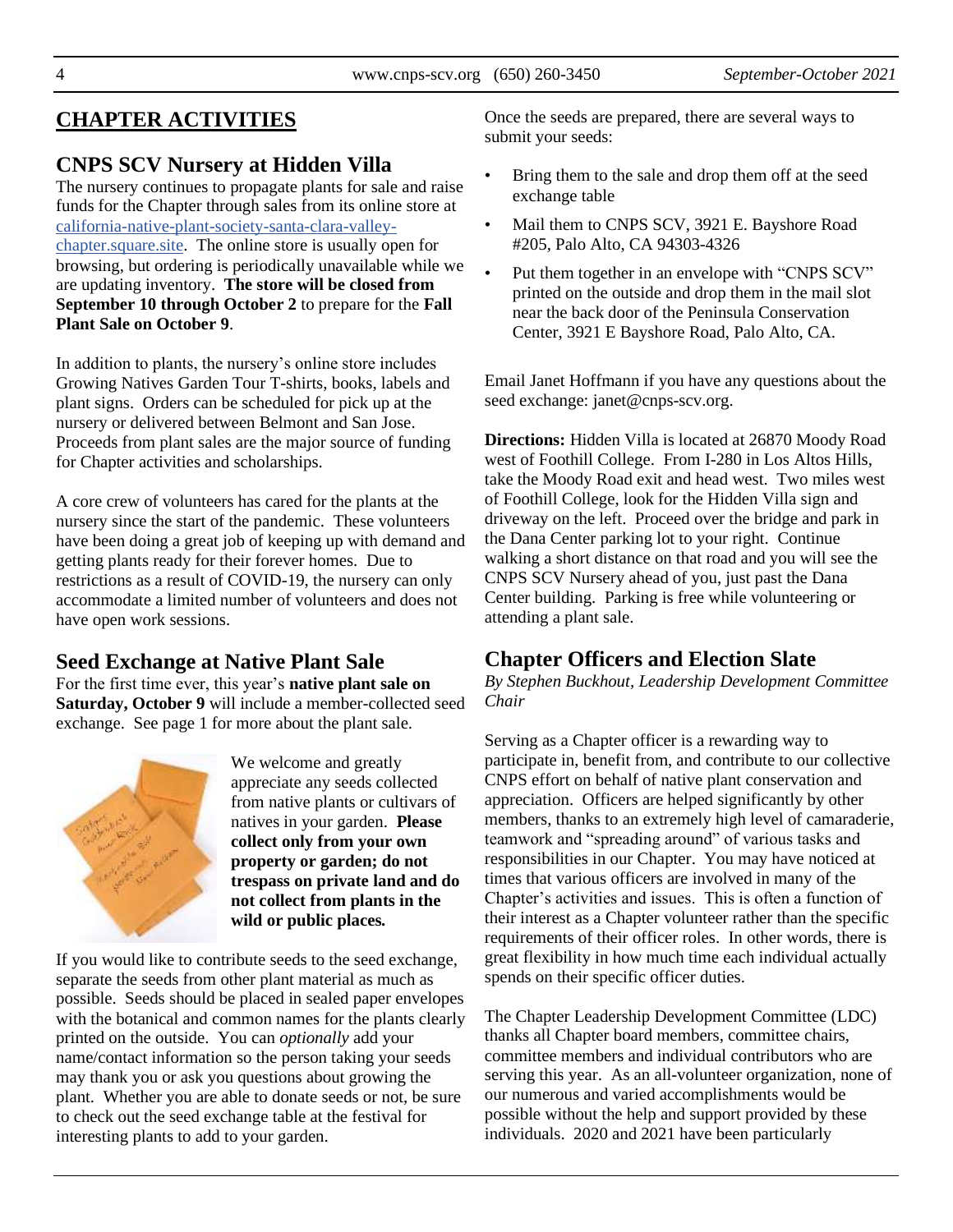challenging years, requiring numerous adaptations and significant creativity in accomplishing the Chapter's work. The committee is always looking for additional people who can contribute toward the realization of various Chapter goals. The Chapter currently has multiple open positions for volunteers, several of which are posted on the Chapter website, [www.cnps-scv.org.](https://www.cnps-scv.org/)

For more information about any open positions or to offer help of any sort, please contact Stephen Buckhout, Chair of the LDC, whose email address and phone number appear below.

Chapter officers serve one-year terms and are elected by the Chapter members at the annual business meeting. This year it will be held via Zoom on **Saturday, November 6**.

All Chapter members are eligible to run for office. Prior to the meeting members may nominate themselves or be nominated by another member with prior approval from the person to be nominated. Members seeking more information or wishing to run should contact LDC Chair Stephen Buckhout at stephen@yscottie.com or (408) 255- 6233. Nominations will also be taken from the floor during the elections segment of the meeting.

One of the Leadership Development Committee's responsibilities is acting as the Nominating Committee for Chapter elections, developing a slate of officers to run in each annual election. The LDC proposes the following slate for 2022:

President: **Radhika Thekkath** Vice President: **Priya Pharate** Treasurer: **Brett Tucker** Chapter Council Delegate: **Radhika Thekkath** Past President: **Vivian Neou**

#### **Photography Group**

Our Photography Group is a great place to meet other native plant enthusiasts while improving your photographic skills and learning more about our native plants. It is open to all. The group has monthly meetings and an active email list.

The group has an ongoing **#MyPhotoOfTheWeek** activity on the email list for group members to share their favorite shots with the group on a weekly basis.

The photo group's meetings take place over Zoom on **the fourth Friday of each month,** for members to share photos and more  $-$  everything from photography tips to organizational ideas to plant hot spots. The next meetings

will be **Fridays, August 27, September 24 and October 22 at 7:00pm**. You can learn more and join the email group at: [www.groups.io/g/cnps-scv-photography.](https://www.groups.io/g/CNPS-SCV-Photography)

Anyone who has pictures of their adventures that they would like to share is welcome to participate. Please sign up for a time slot if you would like to show pictures. You don't have to share pictures to attend the meeting. More information is available on Meetup at

[www.meetup.com/California-Native-Plant-Society-Santa-](https://www.meetup.com/California-Native-Plant-Society-Santa-Clara-Valley-Chapter/)[Clara-Valley-Chapter](https://www.meetup.com/California-Native-Plant-Society-Santa-Clara-Valley-Chapter/) and through the group's email list.



*S.E. Hinton*

**#MyPhotoOfTheWeek:** Indian paintbrush (*Castilleja affinis*) and sticky monkey flower (*Diplacus aurantiacus* var. *pubescens*) found along the Brooks Creek to Montara Mountain Trail in San Pedro Valley County Park, July 2021

#### **Growing Natives Garden Tour**

Attentive readers will notice that our annual native garden tour has a new name: **Growing Natives** Garden Tour.

We are making this change to be more in harmony with what the tour is all about: to showcase native gardens, to share native plant gardening knowledge and best practices, and to encourage everyone to grow more native plants – for beauty, for habitat, for water conservation and for the environment. Low maintenance and reduced costs are a bonus. Our vision is for native plant gardens to become ubiquitous and commonplace. We believe that native plant gardening is for everyone, and we invite you to participate in the tour, see for yourself and introduce native plants to your garden today.

Next year's tour is planned for the weekend of **April 2-3, 2022**. If you have a native plant garden, consider submitting it for the 2022 tour via the following link: [www.gngt.org/GNGT/Garden\\_Submission.php](https://gngt.org/GNGT/Garden_Submission.php)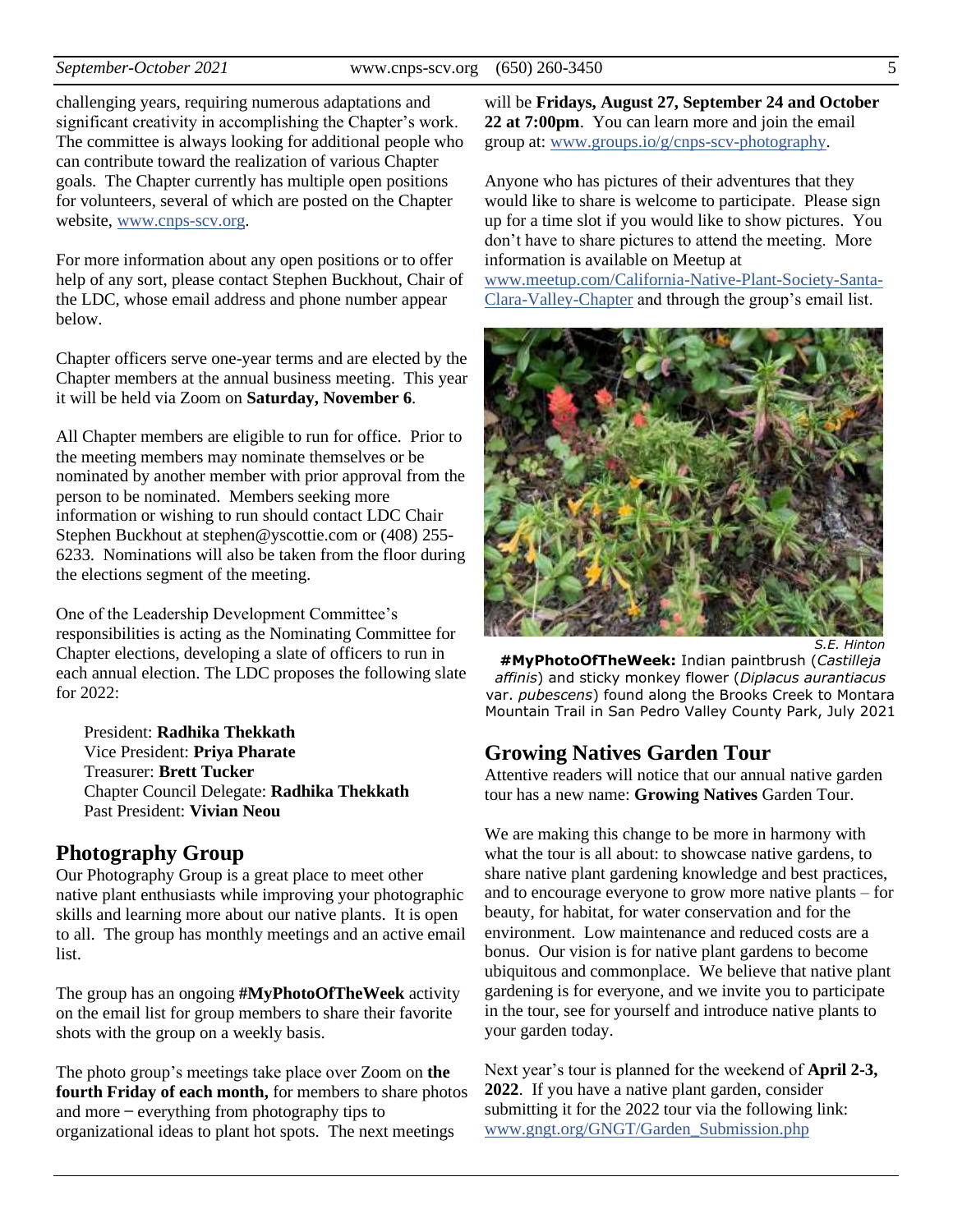We accept gardens of all sizes, types, and ages. The core requirement is that it be primarily native (70% or more). Just as important as the garden is the gardener: we treasure your energy and your enthusiasm in showing your garden to others. The human touch motivates and inspires others. So please share your garden, knowledge and passion with the community through the tour.

The garden submission deadline is **Sunday**, **October 31**. For more information, see the enclosed flyer or visit [www.gngt.org.](https://www.gngt.org/)

# **Santa Clara Valley Chapter Adopts Land Acknowledgement**

When European colonizers arrived in the "New World," it was not new to the hundreds of tribes and the many thousands who lived on these lands. Coast-to-coast, the North American continent was occupied by aboriginal peoples who managed their lands for ecological health and sustainable harvesting of food and materials that met their needs. The brutal colonization, genocide and oppression of these indigenous peoples cannot be easily undone, nor can they easily heal from this generational trauma. Despite this, native communities are resilient and live today to fight for protection of the land and the preservation of

Otto von Kotzebue's "Voyage Autour du Monde," circa 1830

their diverse identities. As a science-based organization whose mission is to protect and preserve the flora and its many habitats, the California Native Plant Society supports local tribes in this effort.

It has long been a custom of the indigenous people to begin ceremonies with an acknowledgement that honors their ancestors, the land and the living. This acknowledgement fosters deep respect for the elders and the land and conveys to listeners, young and old, the degree of importance attached to these by the tribal elders. This perpetuates a cycle of respect that ensures that future generations will take on the responsibility of caring for their elders and the land.

In the same spirit, our Chapter of CNPS is adopting a land acknowledgement with which to start all our public events and meetings. In doing this we honor those whose lands we now occupy, acknowledge the injustices that they faced and continue to face, show respect for the lands we seek to protect and conserve, as well as look for ways to support the local tribes and stewardship of their land.

The Chapter board approved the following land acknowledgement at the June 17, 2021 board meeting:

> "Before we begin, we acknowledge that work done by the Santa Clara Valley Chapter of CNPS lies in the homeland of the Muwekma (mah-wekmah) Ohlone (oh-low-nee), the Amah (ah-mah) Mutsun (moot-sun) Tribal Band, the Tamien (tahm-yen) Nation, and the Ramaytush (rah-my-toosh) Ohlone. This land that was theirs for thousands of years was taken forcibly from them. Despite two centuries of oppression and genocide, they still live and thrive in this area today. We acknowledge and respect them for their land stewardship, culture, language, and humanity. The Santa Clara Valley Chapter of CNPS hopes to learn from them and support their work to restore traditional practices and heal from historical trauma."

On field trips outside our Chapter area, we will use an additional acknowledgment:

"We also acknowledge that this field trip is taking place in the homeland of

the <name of people> who are still living here. So, we walk on their homeland today with respect and care for the land and for them."

When hearing this acknowledgement at our next public event, we hope you will think about the reasons behind the words, and feel a sense of respect for the local indigenous people and their land. To all indigenous people who are reading this, we welcome you and support you in your efforts towards land stewardship and justice.

## **CONSERVATION CORNER**

#### **Conservation Committee**

Our Chapter's next conservation committee meetings will be held via Zoom on **Tuesdays, September 14 and October 12**, from **7:00 to 9:00pm**.

Ohlone dancer by L. Massard from

*Public Domain*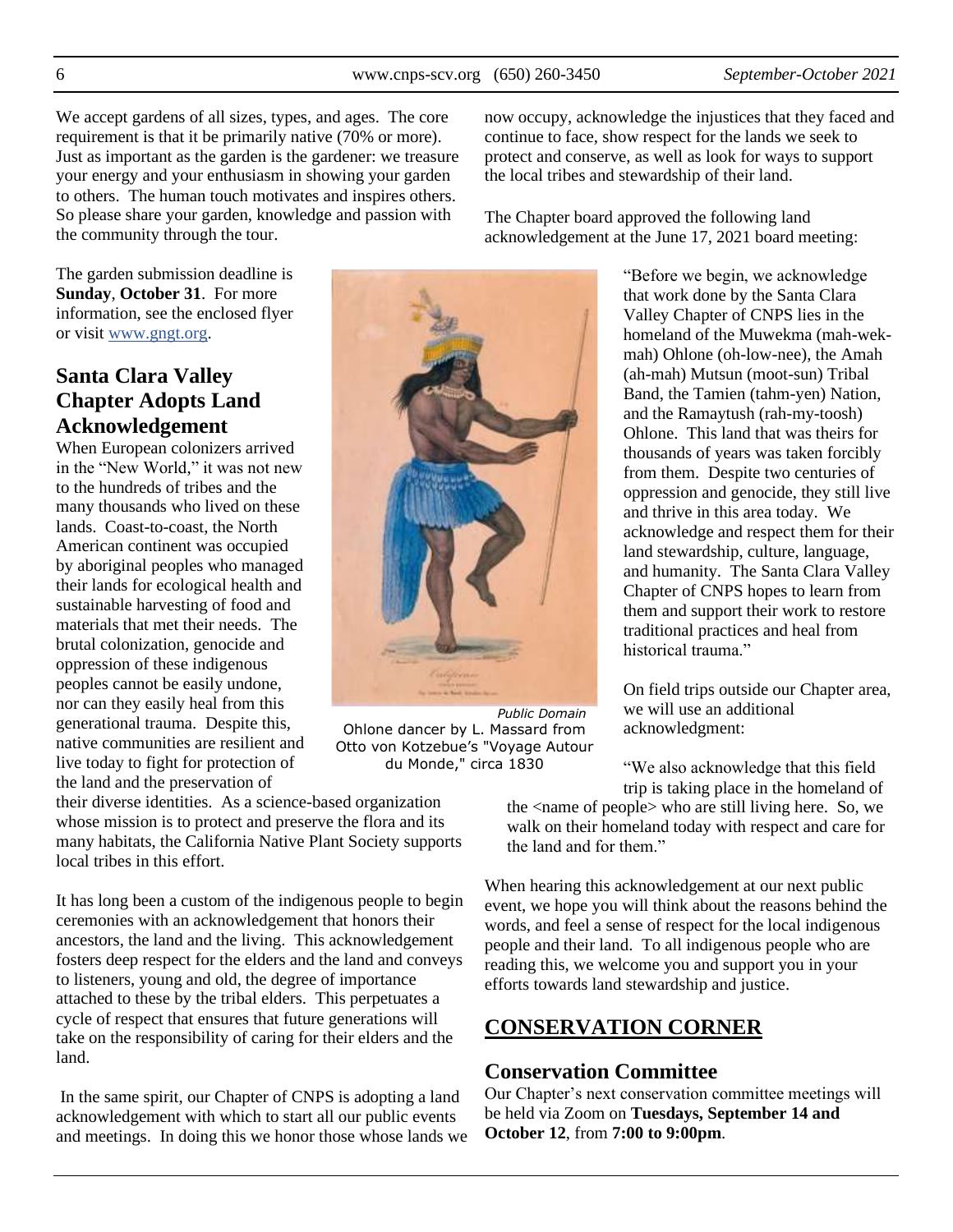Please join us in our important work! Meeting details will be sent to committee members. If you are not on the committee but are interested in attending the Zoom meeting, email cdorsch@cnps-scv.org for the meeting link. For questions, comments or concerns, contact Conservation Committee Chair Carolyn Dorsch at cdorsch@cnps-scv.org or (650) 804-6162.

## **Rare Plant Committee Beach Trip Report**

*By Rare Plant Co-Chair Karen Cotter*

On June 18, members of our Chapter's Rare Plant Committee and friends made a field trip to visit six California State Beaches along the San Mateo Coast in search of 11 rare plants. We began at Año Nuevo where Amy Patten of the CNPS state office met us. (Amy is the CNPS Rare Plant Treasure Hunt Manager.) We couldn't visit the locations of the rare plants due to elephant seals and COVID-19 restrictions, but we decided to check out the non-rare plants in the park anyway. Amy also had us keep an eye out for the San Francisco garter snake, another rarity at Año Nuevo, as we checked out the usual coastal suspects of coyote brush, blackberry, ceanothus and Pacific aster.

Next we headed north to Pigeon Point lighthouse, where we broke for lunch and then did a quick survey among lots of non-native grasses and invasive ice plant. Then we stopped at the northern end of Bean Hollow State Beach, by far the loveliest beach we saw that day. We took a hike along the Arroyo de los Frijoles Trail to find lots of native flowers and beautiful views.

The team did find a rare plant, *Castilleja ambigua* ssp*. ambigua*, paintbrush owl's clover, at the same location noted by Toni Corelli in 2007. The iNaturalist record is here[: www.inaturalist.org/observations/83675472](https://www.inaturalist.org/observations/83675472)

Our last stop, at Pescadero State Beach, gave up its rare plant, *Astragalus pycnostachyus* var*. pycnostachyus* (coastal milk-vetch) right at the parking lot. A member of the *Fabaceae* family, it was easily identified with its pinnately compound leaves and cream colored pea shaped flowers.

Here is a list of the plants and the State Beaches you might find them on between the months of April to July. If you find a rare plant, please send GPS Coordinates and any photos to Apatten@CNPS.org.

Año Nuevo State Park, Pigeon Point Lighthouse, Bean Hollow State Beach, Pescadero State Beach and Marsh, Pomponio State Beach, and San Gregorio State Beach:

*Agrostis blasdalei* (Blasdale's bent grass) *Astragalus pycnostachyus* var*. pycnostachyus* (coastal milkvetch) *Cirsium andrewsii* (Franciscan thistle) *Erysimum ammophilum* (sand loving wallflower) *Fritillaria agrestis* (stink bells) *Fritillaria liliacea* (fragrant fritillary) *Lasthenia californica* ssp*. macrantha* (perennial goldfields) *Leptosiphon rosaceus* (rose leptosiphon) *Microseris paludosa* (marsh microseris) *Plagiobothrys chorisianus* var*. chorisianus* (Choris' popcornflower) *Stuckenia filiformis* ssp*. alpina* (slender-leaved pondweed).

Next spring we hope to visit the beaches and trails we missed, as our quest to document and monitor the rare plants of San Mateo and Santa Clara Counties continues.



*Toni Corelli*

Lizard tail, also known as seaside wooly sunflower (*Eriophyllum staechadifolium*) at Pescadero Marsh North Pond, within Pescadero State Beach and Pescadero Marsh Natural Preserve.

# **CHAPTER SERVICE OUTINGS**

## **Alum Rock Park Restoration**

Come help us weed out invasive plants at this natural gem of San Jose. Our habitat restoration efforts allow the native plants to "come to light."

Our workdays take place every **Monday and Wednesday, from 8:30am to about noon**. Sometimes we have some special extra workdays. For now our workdays are for experienced volunteers only, as we aren't quite ready to open up to new or drop-in volunteers yet.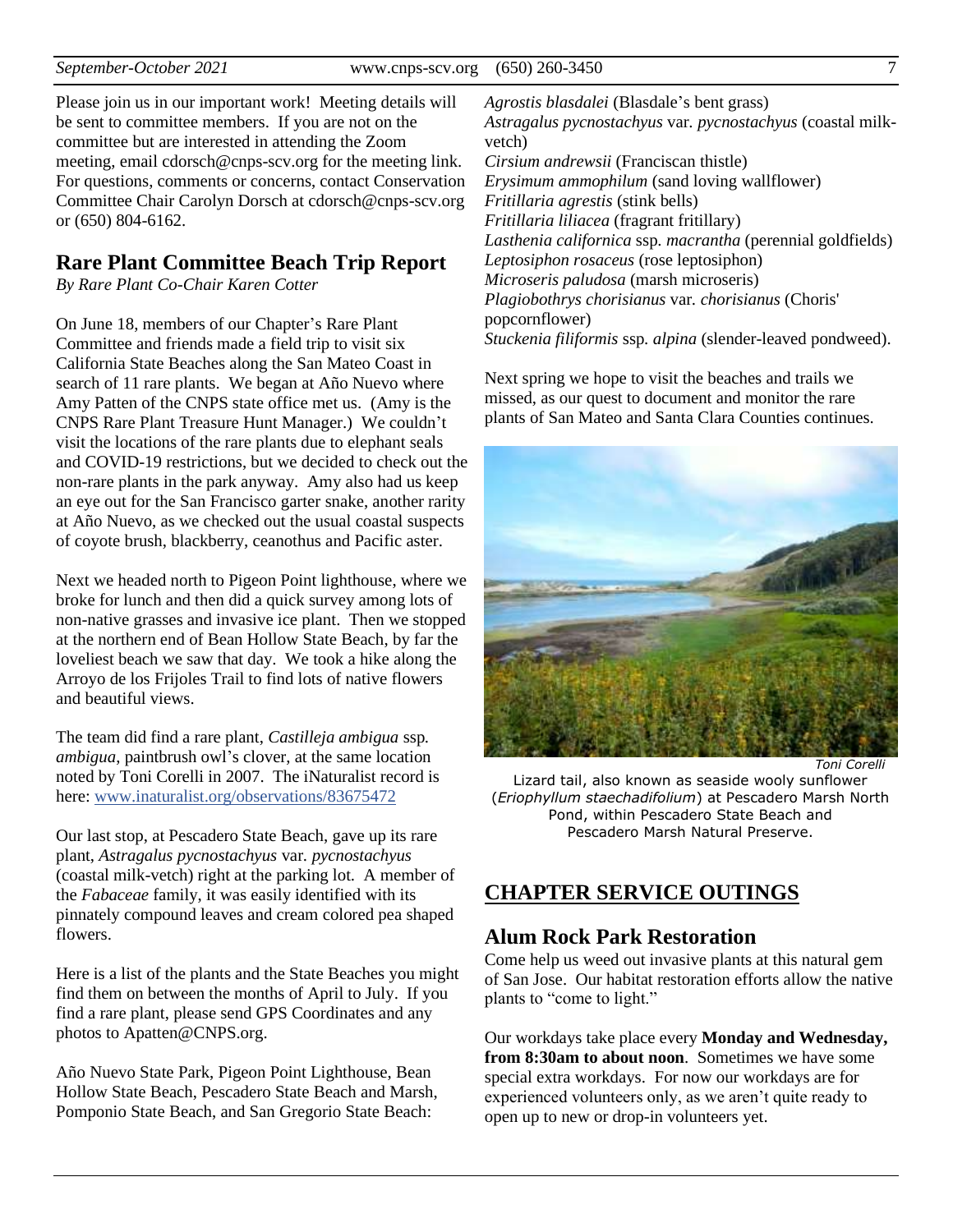All volunteers must wear masks at all times and social distance, except within families/households. For more information contact Stephen Rosenthal at sailinsteve@sbcglobal.net or (650) 260-3450.

Learn more about our Chapter's Alum Rock Park restoration activities by attending Steve Rosenthal's restoration field trip described on page 9.



*Arvind Kumar* Lake Cunningham July 31 workday watering

## **Lake Cunningham Native Garden**

The California Native Garden project in Lake Cunningham Regional Park controls invasive plants in a 1.5-acre area and beautifies it with California native wildflowers, perennials, shrubs and trees.



Many thanks to Eagle Scout Anirudh Ramadurai and his team for replacing the old reader board/interpretive sign with a new one

Workdays continue on **Saturdays from 8:00 to 10:00am**. New volunteers are welcome; City-issued guidelines and COVID-19 best practices are followed. The work is mainly weeding and mulching. For complete details and directions and to RSVP, see our meetup page at [www.meetup.com/California-Native-Plant-Society-Santa-](https://www.meetup.com/California-Native-Plant-Society-Santa-Clara-Valley-Chapter/)[Clara-Valley-Chapter.](https://www.meetup.com/California-Native-Plant-Society-Santa-Clara-Valley-Chapter/)

Weeding season has arrived, within and beyond the native garden. After three years of consistent pulling, the stinkwort is almost gone. Now we are focusing on other invasives, like curly dock, tumbleweed and thistles. We continue to water newly planted plants and Phase 1/2/3 trees along the Inner Lake Path.

Workdays are sometimes rescheduled or canceled. Always **RSVP to confirm** and check the latest updates Friday night. If you can't make it, please change your RSVP so we know.



New reader board, ready for informational posters and Blazing Star newsletters

## **Edgewood Restoration**

Our long-term habitat restoration work at Edgewood Park and Natural Preserve continues in person even during the pandemic. As with our other projects, we follow government guidelines and COVID-19 best practices. For now, the project is not looking for new volunteers; only experienced "regulars" are attending workdays.

Check the project emails for the latest news or contact project leader Paul Heiple at pheiple@gmail.com or (650) 854-7125.

# **FIELD TRIPS**

Chapter field trips are free and generally open to the public. They are oriented to conservation, protection and enjoyment of California native plants and wildlife, and we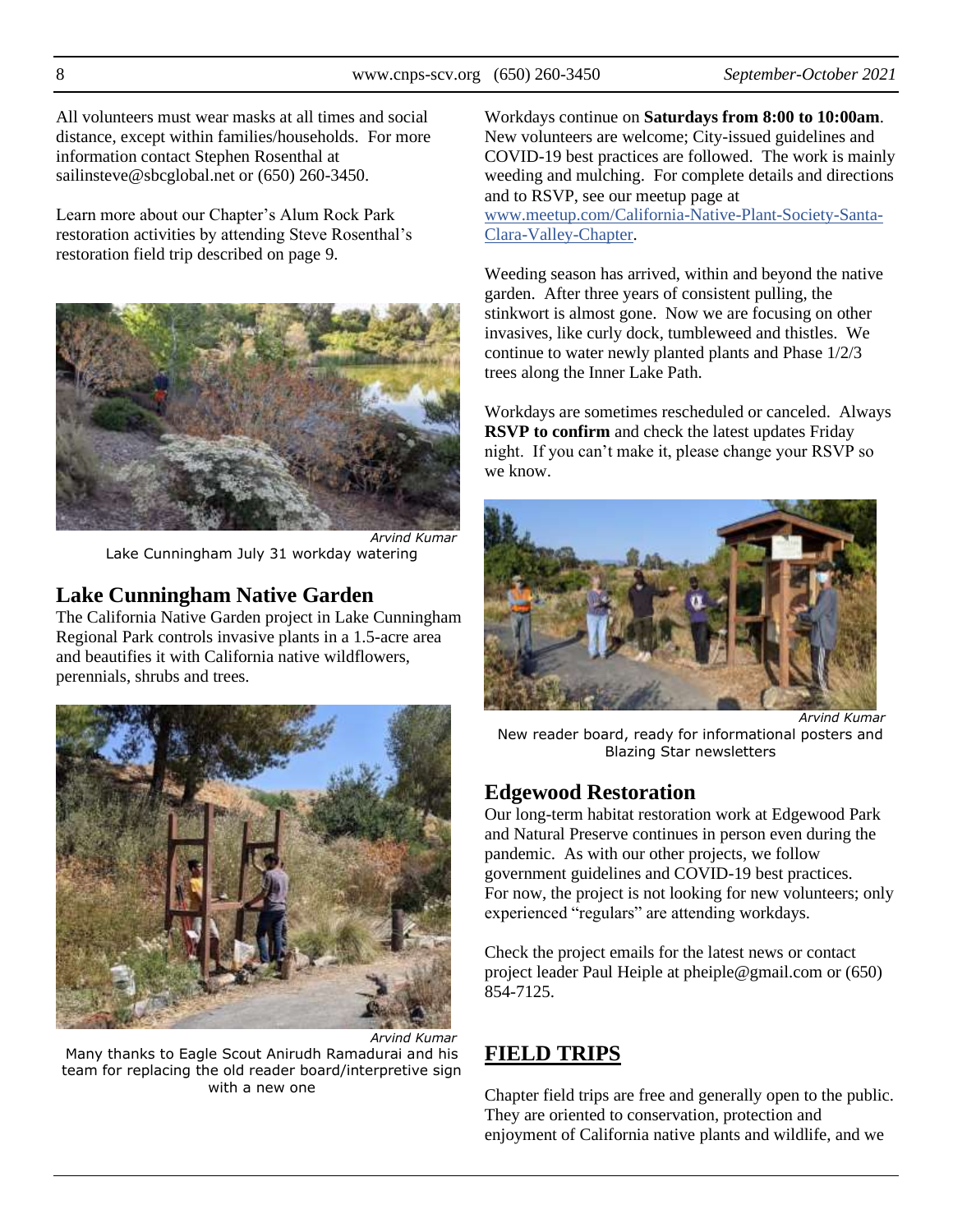adhere to all rules and guidelines for the lands on which we are visiting. **Please bring a face mask in case wearing one is required for COVID-19 safety**.

**In our region it is very important to be prepared for hiking on rugged and steep terrain, wide temperature ranges and rapidly changing conditions at any time of year. All participants should wear sturdy footwear and carry sufficient water, sun protection, food, clothing layers, personal first aid and other supplies you may need. If you have any questions about your ability to participate in a particular field trip, please contact the trip leader in advance.**

Cell service is mainly restricted to cities and major highways. To find your way to an outing, please do not rely solely on your phone.

Check our field trips page [www.cnps-scv.org/activities/](http://www.cnps-scv.org/activities/field-trips/) [field-trips](http://www.cnps-scv.org/activities/field-trips/) for changes, cancellations, COVID rules and additional field trips.

#### **Sun Sep 19 9am - Noon Beginner's Bird and Plant ID Walk at Lake Cunningham Park (San Jose)**

As fall begins, join us as we resume our First Day of the Season beginner's bird and plant identification walks through Lake Cunningham Park. The lake is a major destination for waterfowl and migratory birds, and the park's native garden draws many birds for its habitat value. On this walk, Vicki Silvas-Young will show you how to identify the common birds of our area, as well as the native plants they depend on for food, shelter and nesting places.

The distance will be 4 miles round-trip on a level path. Bring a hat, water, your plant and bird lists and binoculars. Wear comfortable walking shoes. Parking fee is \$6.

Space is limited. No drop-ins. **RSVP is required** on Meetup: [www.meetup.com/California-Native-Plant-](http://www.meetup.com/California-Native-Plant-Society-Santa-Clara-Valley-Chapter)[Society-Santa-Clara-Valley-Chapter.](http://www.meetup.com/California-Native-Plant-Society-Santa-Clara-Valley-Chapter) This walk is organized jointly by CNPS, Santa Clara Valley Audubon Society and Santa Clara Valley Open Space Authority.

**Directions** to the trailhead are on the Meetup page.

**Sun Oct 3 10am – Noon Stevens Creek Trail From Blackberry Farm to Linda Vista Park (Cupertino)** Join Ron Horii and Judy Fenerty for an easy 2.6-mile hike along the Stevens Creek Trail in Cupertino. We'll follow the trail south through Blackberry Farm Park, McClellan Ranch Preserve, and Linda Vista Park. We can see native plant restorations and native riparian vegetation along Stevens Creek.



*Ronald Horii*

Stevens Creek Trail south in Blackberry Farm Park, running between the Blackberry Farm Golf Course and Stevens Creek

The trail is flat except for a short climb on the newlyopened trail segment to Linda Vista Park. There are paved and unpaved sections. Restrooms, water, and a snack bar are available. Other things to see include 4-H animals, a new community garden, historic buildings, heritage orchards, and an environmental education center (if it's open).

The route is mostly shady, but bring a hat for the sunny sections. There are multiple places for picnicking, if you want to bring a picnic lunch. For families, there are swimming pools, a playground and playing fields.

Space is limited. No drop-ins. **RSVP is required** on Meetup: [www.meetup.com/California-Native-Plant-](http://www.meetup.com/California-Native-Plant-Society-Santa-Clara-Valley-Chapter)[Society-Santa-Clara-Valley-Chapter.](http://www.meetup.com/California-Native-Plant-Society-Santa-Clara-Valley-Chapter) Families are welcome.

For more information, email Ron at rhorii@prodigy.net. Or see his well-captioned Facebook album of the Cupertino Stevens Creek Trail hike route at [tinyurl.com/yw87ju8.](https://tinyurl.com/yw87ju8)

**Directions** to the trailhead, at McClellan Ranch Preserve, are on the Meetup page.

#### **Sun Oct 10 Time TBD Alum Rock Park Restoration Tour (San Jose)**

Join habitat restoration lead Stephen Rosenthal for a walk to learn about habitat restoration work done by our CNPS Chapter at Alum Rock Park in San Jose.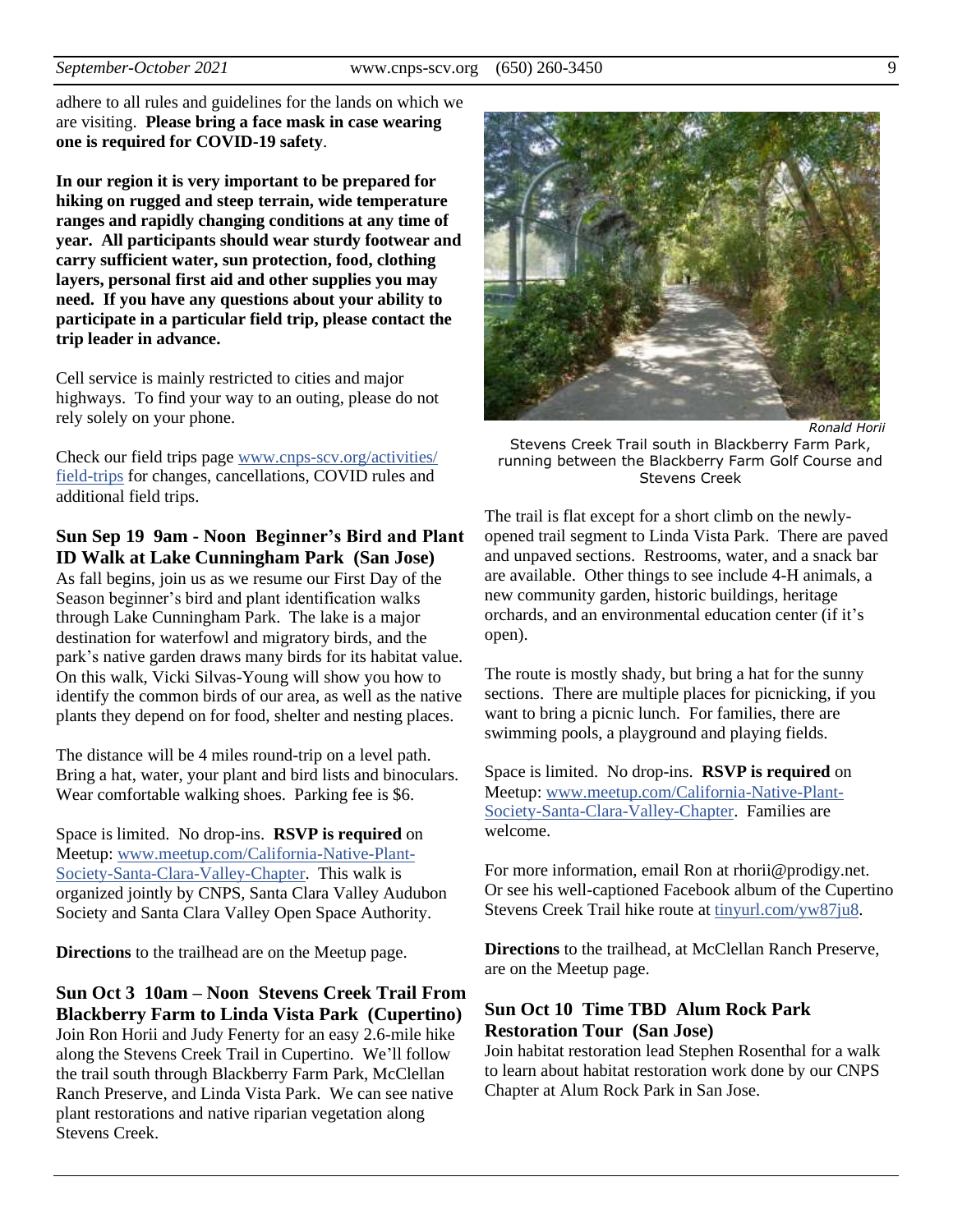We'll view several restoration sites that we've worked on in the last few years, including the Todd Quick Trail area work, that has been in progress for over seven years, and a new frog habitat created at a seep on the west side of the Todd Quick Trail. We'll also discuss plant propagation, fire mitigation strategies and the tools that we use.

Parts of the walk are on hilly trails, so wear sturdy hiking shoes. Bring a sunhat, water and a bag lunch.

Space is limited. No drop-ins. **RSVP is required** on Meetup: [www.meetup.com/California-Native-Plant-](http://www.meetup.com/California-Native-Plant-Society-Santa-Clara-Valley-Chapter)[Society-Santa-Clara-Valley-Chapter.](http://www.meetup.com/California-Native-Plant-Society-Santa-Clara-Valley-Chapter) **Directions** to the meeting point are on the Meetup page.

#### **Sat Oct 16 10am – Noon Martial Cottle Park Master Gardeners' Tour (San Jose)**

Join Ron Horii for a tour of the UC Master Gardeners' Martial Cottle Park Demonstration Gardens and Community Education Center. The 4-acre parcel within the 287-acre park contains native plant, pollinator and droughttolerant gardens.

Volunteers will be available to answer questions and will give us a tour of their native plant garden. Learn about gardening techniques, plant species, composting, waterwise irrigation and more. Afterwards, we can see the 900 foot long native plant hedgerow planted along the edge of the park.

Later options are to see Our City Forest's parcel with its native plant garden, see the park's visitor center with its historic and nature displays or have a picnic in the park. For those who want to get some exercise, the park has 3 miles of paved, flat trails.

Bring a hat, as there's not much shade. Water and restrooms are available within walking distance.

Space is limited. No drop-ins. **RSVP is required** on Meetup: [www.meetup.com/California-Native-Plant-](http://www.meetup.com/California-Native-Plant-Society-Santa-Clara-Valley-Chapter)[Society-Santa-Clara-Valley-Chapter.](http://www.meetup.com/California-Native-Plant-Society-Santa-Clara-Valley-Chapter) Families are welcome.

For more information, email Ron at rhorii@prodigy.net. Or see his photos of the Master Gardeners' parcel taken on October 15, 2019 during the park's Fall Festival: [tinyurl.com/y6som7we.](https://tinyurl.com/y6som7we) For a look at the same garden in the spring of 2019, se[e tinyurl.com/y28gdtdx.](https://tinyurl.com/y28gdtdx)

**Directions** to the trailhead, at the Master Gardeners' entrance to the park off Chynoweth Ave., are on the Meetup page.



*Ronald Horii* Master Gardeners' Native Plant Garden in Martial Cottle Park, spring 2019

# **Save the Date!**

We've already confirmed a **Uvas Canyon County Park**  field trip for **Sunday, November 7**, to be led by Ken and Dee Himes.

See the next issue of the *Blazing Star* or check our Meetup web page for details and other Chapter events: [www.meetup.com/California-Native-Plant-Society-Santa-](https://www.meetup.com/California-Native-Plant-Society-Santa-Clara-Valley-Chapter/)[Clara-Valley-Chapter](https://www.meetup.com/California-Native-Plant-Society-Santa-Clara-Valley-Chapter/)

We also post field trip updates at our Chapter website. Find the field trips page under Activities > Field Trips or visit [www.cnps-scv.org/activities/field-trips.](https://www.cnps-scv.org/activities/field-trips)

# **Field Trip Report: Regional Parks Botanic Garden August 7, 2021**

*By Vivian Neou, Chapter President*

Dee and Ken Himes organized a wonderful members-only field trip to the Regional Parks Botanic Garden in Tilden Regional Park on August 7. The tour was led by Bart O'Brien, Director of the Regional Parks Botanic Garden and CNPS Fellow.

Dee and Bart started the tour in front of the visitor center, where Bart provided an amazing introduction to the garden. Did you know that all the trees in the garden were planted? That it used to be EBMUD land? That the residents of Alameda and Contra Costa counties voted to raise their taxes during the depression to form the East Bay Regional Park District to acquire the land rather than allow it to be developed? I think my head was overflowing even before we started looking at plants!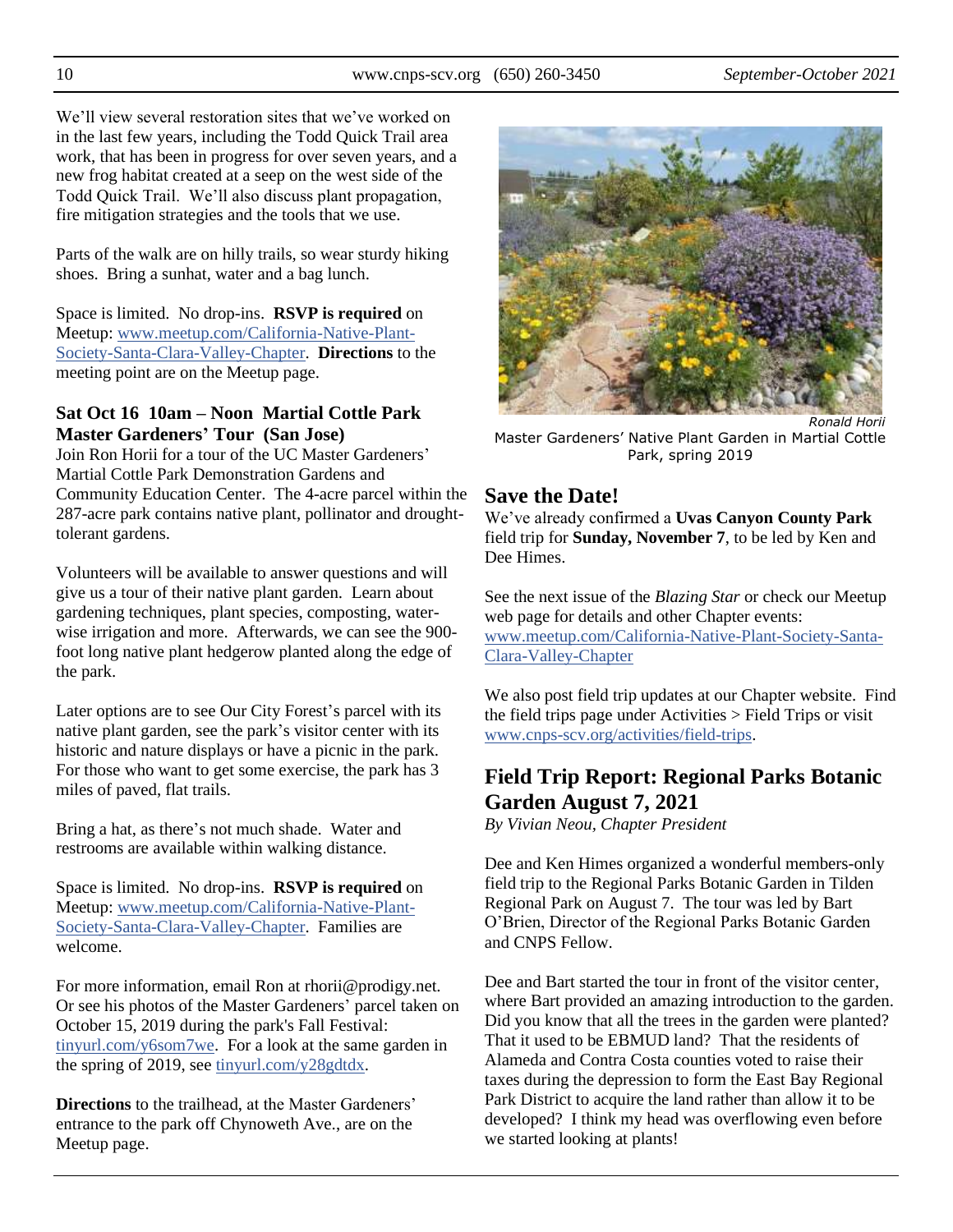

*Vivian Neou*

Bart O'Brien describing plants

Bart then took us around the garden starting with the Baja California section next to the visitor's center. I think he has a story about every plant in the garden  $-$  truly amazing. One of the people who signed up for the tour was Michael Uhler, a staff gardener at the park. When Bart had to step away for a short time, Michael stepped in. We were lucky



*Vivian Neou* Little monardella, *Monardella nana*, RPBG

to have Michael along; his wealth of knowledge, experience and passion about plants was a delightful addition to the field trip.

We also visited the greenhouse area, where Bart showed us a specimen of *Mandevilla hesperia*

that came from a plant he collected in Baja California. From the greenhouse, we made our way over to the new alpine exhibit, which is one of Michael's projects. After sterilizing our shoes with alcohol (strict best management practices are being observed to keep the plants healthy), we were allowed to walk around the exhibit with Michael and Bart while they told us about its design, buildout, plant collection and maintenance.

So many plants. So many stories. Such wonderful company. What a wonderful day.

#### **Stay in Touch!**

Due to COVID-19, the Chapter remains virtual for **many** of our events. Please visit [www.cnps-scv.org/stay-in-touch](https://www.cnps-scv.org/stay-in-touch) for information on how you can continue to receive email to stay informed.

This Blazing Star newsletter will continue to be published **mostly** online only, at: [www.cnps-scv.org/blazing-star](https://www.cnps-scv.org/blazing-star-newsletter)[newsletter.](https://www.cnps-scv.org/blazing-star-newsletter)

This newsletter issue, **September-October 2021, is being distributed in print form** as well. It is our first postpandemic **annual printed version** and has been mailed to all Chapter members.



*Vivian Neou* Alpine Garden at Regional Parks Botanic Garden

## **CHAPTER OFFICERS FOR 2021**

| <b>Title</b>     | <b>Name</b>   | Email          | <b>Phone</b> |
|------------------|---------------|----------------|--------------|
| <b>President</b> | Vivian        | president@     | (650)        |
|                  | Neou          | cnps-scv.org   | 260-3450     |
| Vice             | Priya         | priya@         |              |
| <b>President</b> | Pharate       | cnps-scv.org   |              |
| Recording        | Laurie        | secretary@     |              |
| <b>Secretary</b> | Moody         | cnps-scv.org   |              |
| <b>Treasurer</b> | Janet         | janet@         | (408)        |
|                  | Hoffmann      | cnps-scv.org   | 374-0435     |
| <b>Past</b>      | Madeline      | pastpresident@ | (408)        |
| <b>President</b> | <b>Morrow</b> | cnps-scv.org   | 741-1150     |
| <b>Chapter</b>   | Vivian        | president@     | (650)        |
| Council          | Neou          | cnps-scv.org   | 260-3450     |
| <b>Delegate</b>  |               |                |              |

**DEADLINE FOR THE NEXT** *BLAZING STAR*

#### **Saturday, October 16**

**carol.mattsson@gmail.com or (408) 255-3767**